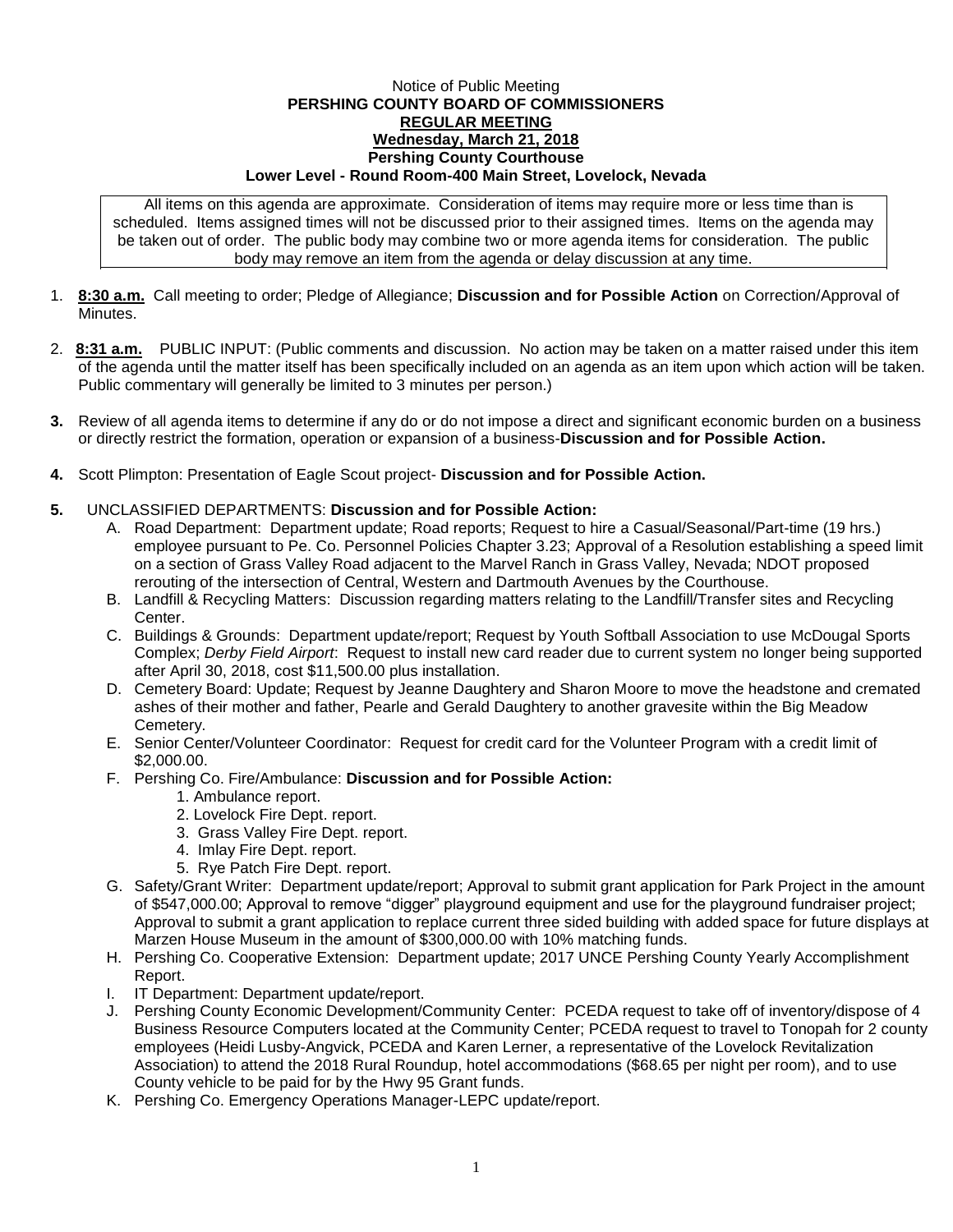## **6.** ELECTED DEPARTMENTS: **Discussion and for Possible Action:**

- A. Lacey Donaldson, Clerk-Treasurer: Department update/report; Approval of corrections/changes to the Tax Roll; Approval of Scope of Services for Bond Counsel in regards to Humboldt River Ranch Special Assessment District; Refund of Assessment Payments.
- B. Rene Childs, Auditor-Recorder: Department update/report.
- C. Lauri Basso-Cerini, Assessor: Department update/report.
- D. Bryce Shields, District Attorney: Department update/report.
- E. Karen Stephens, Justice Court: Department update/report.
- F. Jerry Allen, Sheriff's Dept.: Department update/report; Approval of Interlocal Agreement between Pershing County Sheriff's Office and the State of Nevada to use Silverflume for a business license Portal.
- 7. Update on progress of site location, design, funding, amenities and construction of future Law Enforcement Center; Approval to contact a Real Estate agent to contact owners of APN 001-124-04 and a portion of 9th Street to be abandoned for future use by Pershing County - **Discussion and for Possible Action**.
- **8.** Proclamations and Awards: **Discussion and for Possible Action**-(The Pershing County Board of Commissioners may make a Proclamation or present a service or other award on behalf of the County) **National County Government Month – April 2018.**
- 9. Board Appointments/Resignations/Vacancies: Airport Advisory Board; 911 Surcharge Advisory Committee; Broadband Advisory Committee; Library Board of Trustees; Natural Resource Advisory Commission; Television District Board; Recreation Board-**Discussion and for Possible Action.**
- 10. Grass Valley Advisory Board: Update on matters relating to the Grass Valley area.
- 11. **10:00 a.m.** Chris Facque, Farr West Engineering: Update and presentation of the draft Pershing County Water Resource Plan- **Discussion and for Possible Action.**
- 12. Correspondence.
- 13. Renewal of the Agreement for Use School Facilities and other Property/Interlocal Agreement Vehicle Use Agreement between the Board of Trustees of the Pershing County School District and Pershing County- **Discussion and for Possible Action**.
- 14. Creation of a temporary committee to work on the 100<sup>th</sup> Anniversary Celebration for Pershing County in 2019- Discussion **and for Possible Action.**
- 15. Request to allocate the \$2,000.00 set aside in the FY 2018 budget for the Chamber of Commerce to the Lovelock Revitalization Association- **Discussion and for Possible Action**.
- 16. Cooperating Agency Memorandum of Understanding for Development of the Burning Man Event SRP EIS between Winnemucca District, Black Rock Field Office, Bureau of Land Management, United States Department of Interior and Pershing County- **Discussion and for Possible Action**.
- 17. Memorandum of Understanding between Pershing County and the Bureau of Land Management (BLM) concerning being a Cooperating Agency on the Nevada and Northeastern California Greater Sage-Grouse Resource Management Plan Amendment choosing either MOU allowing NACO to act as Pershing County's representative or MOU with Pershing County - **Discussion and for Possible Action**.
- 18. Review a Business Impact Statement for a proposed Ordinance amendment to Chapter 3.52 of the Pershing County Code increasing the 911 surcharge from \$.25 to \$1.00 as authorized by SB 176 (2017); set date for public meeting regarding this matter- **Discussion and for Possible Action**.
- 19. Appointment of auditing firm Eide Bailly to perform the audit for Pershing County for year ending June 30, 2018, pursuant to NRS 354.624- **Discussion and for Possible Action.**
- 20. Approval of Vouchers-**Discussion and for Possible Action**.
- 21. The Board of County Commissioners may meet in a closed labor session pursuant to NRS 288.220 to meet with the County's labor representative regarding labor negotiations.